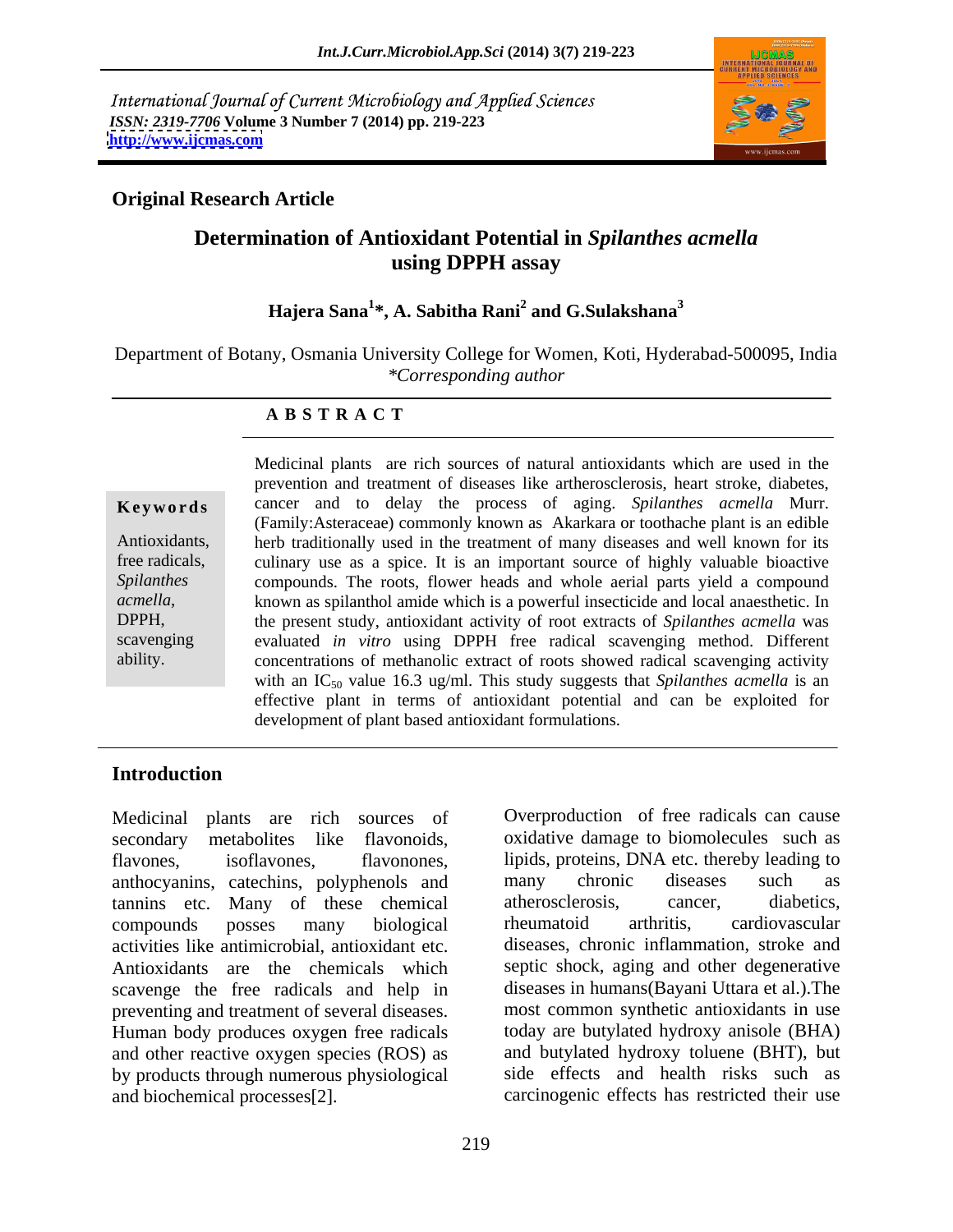*Spilanthes acmella* Murr. is widely distributed in tropical and subtropical **Extraction:** The roots collected from field regions of the world (Kishan Lal Tiwari et al.,2011). It is an annual herb with flowers arranged in head inflorescence. It has been well documented for its uses as a spice, antiseptic, anti-bacterial, antifungal,  $3-4$  hours at  $65^{\circ}$ C in a Soxhlet apparatus. antimalarial and as a remedy for toothache, flu, cough and tuberculosis (Ang Boon Haw and Chan Lai Keng, 2003). Traditionally concentration<br>this plant is used in the treatment of in the study. this plant is used in the treatment of dysentery, rheumatism, as a snake bite remedy, to treat stammering in children and many other diseases (Kishan Lal Tiwari et

roots (Plate 1) yield a compound known as spilanthol amide which has a saliva inducing effect (Shefali Arora et al.,2011) and is a powerful insecticide and local anaesthetic the test tubes with aluminium foil. DPPH (Kishan Lal Tiwari et al.,2011). In addition to spilanthol, *S.acmella* is an important source of highly valuable bioactive compounds such as phenolics , coumarin (scopoletin) and triterpenoids (Supaluk

Presently there is a huge demand for spilanthol isolated from this plant in toothpaste industry. There is also much demand of this plant in cosmetic industry in the production of antiwrinkle formulations like Gatuline, which is being used as Botox replacement (Kishan Lal Tiwari et al., 2011). The free radical scavenging activity The present work is aimed for evaluating the (%Antiradical activity) was calculated using antioxidant potential of different concentrations of root extracts of *Spilanthes* 

### **Materials and Methods**

**Plant material:** The roots of *Spilanthes acmella* were collected from the plant

and prompted the investigation of natural established in Botanical garden, Osmania antioxidants from plant sources. University College for Women, Koti, Hyderabad.

> **Extraction:** The roots collected from field grown plants were washed thoroughly and shade dried. The dried material was ground to a course powder. The powdered material was (50g) was extracted with methanol for Solvent was recovered under reduced pressure to obtain crude extracts. Different concentrations of the extract were employed in the study.

### **DPPH free radical scavenging assay:**

al.,2011). *Spilanthes acmella* root extracts was The whole aerial parts, flower heads and determined as described by Gayatri et al.<br>4.3mg of DPPH (2, 2-Diphenyl -1-Prachayasittikul et al., 2009). taken and each of the samples was diluted The radical scavenging activity of determined as described by Gayatri et al. 4.3mg of DPPH **(**2, 2-Diphenyl -1 picrylhydrazyl) was dissolved in methanol (6.6ml) to prepare 0.3mM DPPH solution and it was protected from light by covering the test tubes with aluminium foil. DPPH (150µl) was added to 3ml of methanol and absorbance was noticed immediately at 516nm for control reading. Different concentrations of test samples i.e  $25 \mu l$ ,  $50 \mu l$ µl, 100 µl, 150 µl, 200 µl and 250 µl were with methanol up to 3ml, to it 150 µl DPPH was added. The samples were kept in dark for 15 min after which the optical density was observed at 516nm using methanol as blank. The synthetic antioxidant, Rutin hydrate was used as positive control.

> The free radical scavenging the formula:

*acmella*. %Antioxidant activity = (Control AbsorbanceSample Absorbance) x100 Control Absorbance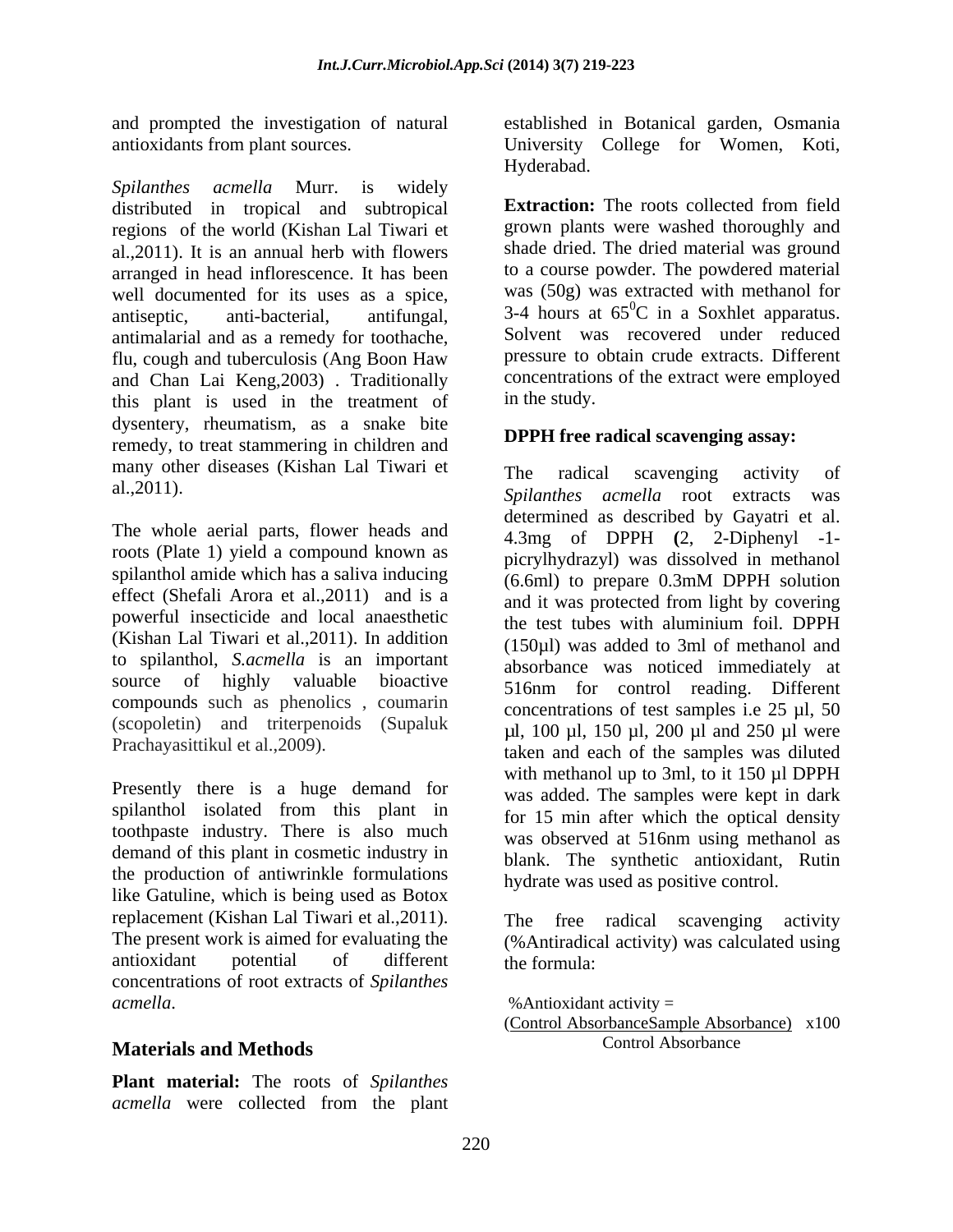The DPPH free radical scavenging assay is one of the widely used techniques for screening the antioxidant potential of plant extracts. In the present work, we have evaluated the root extracts of *S.acmella* for its antiradical activity (Table1). The root extract exhibited antioxidant activity at all the concentrations of test solutions. With the increase in concentration of the plant root extract  $(25-250\mu g/ml)$ , the percentage of antioxidant activity also increased (63.2- 83.3%). Among all maximum antioxidant activity (83.3%) was observed at 250  $\mu$ l (Fig1) similarly, increase in antioxidant concentration with IC<sub>50</sub> value of 16.3 activity with increase in extract concentration with  $IC_{50}$  value of 16.3  $\mu$ g/ml. The standard Rutin hydrate showed 98% antioxidant activity with  $IC^{50}$  value at 6.4 $\mu$ g/ml concentration. 6.4µg/ml concentration. *Maranta arundinacea* (Nishaa S.etal.,2012).

**Results and Discussion** The use of DPPH radical provides an easy, 50 value at *crassipes* (Thamaraiselvi et al.,2012) and rapid and convenient method to evaluate the antioxidants and radical scavengers (Soler Rivas et al.,2000). A freshly prepared DPPH solution exhibits a purple colour with absorption maximum at 517 nm. The DPPH radical reacts with suitable reducing agents, the electrons become paired off and solution looses colour depending upon the number of electrons taken up (Blois MS,1958). The test conducted for evaluating antioxidant activity in *Spilanthes acmella* showed that the DPPH radical scavenging activity increased with the increase in concentration of the extract (Fig1) similarly, increase in antioxidant activity with increase in extract concentration was observed in *Eicchornia* 

**Plate.1** *Spilanthes acmella* Plant



**a. Plant**



 **b. Flower heads**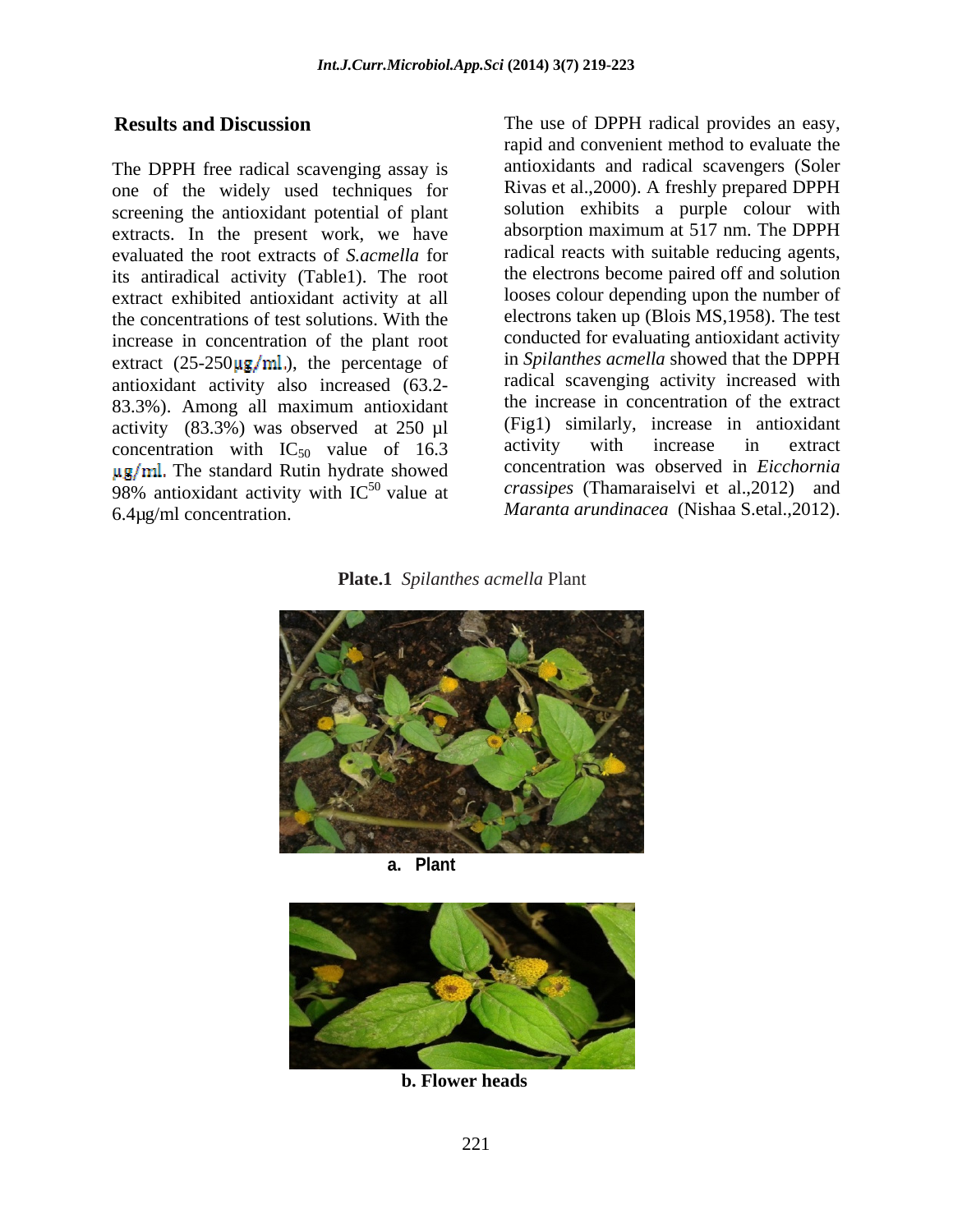

 **c. Roots**

**Table.1** Antioxidant activity of methanolic root extracts of *Spilanthes acmella*.

| Concentration of        | % of free radical   |
|-------------------------|---------------------|
| extract in $\mu g/ml$ . | scavenging activity |
| ب∠                      | $\vert$ 63.2        |
| 5٢                      | 70.<br>12.0         |
| 100                     | ∼ ה<br>10.2         |
| 150                     | 80.4                |
| 200                     | 81.0                |
| 250                     | 83.3                |

**Fig.1** Percentage antioxidant activity of *Spilanthes acmella* root extracts.